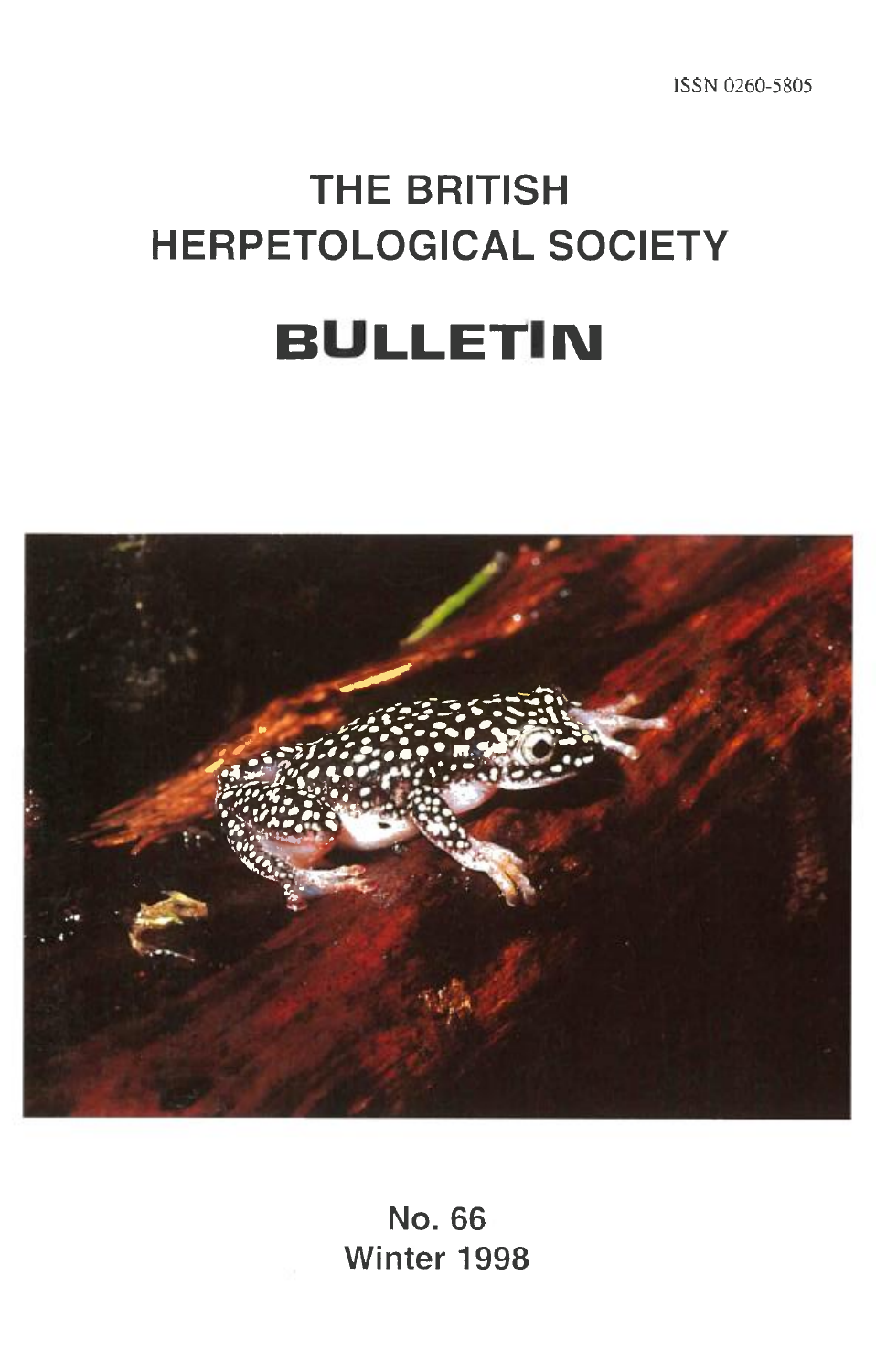# **AN ACCOUNT OF THE CARE AND BREEDING OF**  *HETRIXALUS ALBOGUTTATUS* **(BOULENGER, 1882), ALONG WITH A DESCRIPTION OF THE TADPOLE**

# ROBERT & VALERIE DAVIES & PAUL HOSKISSON\*

# *School of Biomolecular Science, Liverpool John Moores University, Byrom Street, Liverpool, L3 3AF*

The Genus *Hetrixalus are* small to medium sized (18-40 mm), brightly coloured Madagascan treefrogs belonging to the large African family *Hyperoliidae* (Glaw & Vences, 1992).

Glaw & Vences (1992), give a full diagnostic description of this endemic genus. It is speculated that *Hetrixalus,* along with other endemic Malagasy Anuran sub-families, evolved in-situ after the island separated from mainland Africa (Duellman & Trueb, 1986).

*Hetrixalus* occur outside of forest, being adapted to open savannah habitats, in eastern Madagascar (Glaw & Vences, 1992), with the climate being warm and humid, with annual rainfall being 1500-3000 mm, distributed throughout the year (Preston-Mafham, 1991).

It appears that this particular species has been (or is) seldom imported. The first authors were lucky enough to purchase two pairs in October 1995. Glaw & Vences (1992), in their introduction on the genus, state that males possess a yellow throat patch, this was not apparent in these specimens, however the sexes became distinguishable by the more rotund appearance of the females.

# HOUSING

All four specimens were housed in a front-opening glass vivarium  $45 \times 45 \times 60$ cm high. A glass strip sealed across the base provided a water area  $45 \times 12 \times 12$ cm at the front; the rear land section was formed as follows:- a 2cm layer of large aquarium gravel 1cm of activated aquarium charcoal, covered by soil-based potting compost and topped with medium aquarium gravel which is finished off just below the level of glass strip. The land area sloped slightly towards the rear. The rear wall was covered with a slab of compressed cork granules, which had been roughened to provide a natural appearance. Furnishing consisted of driftwood, well soaked, and cork bark 'logs'. The land area was planted with Sweetheart vine *(Philodendron scandens),* Peace lilies *(Spathyphyllum spp)*  and Ribbon plants *(Dracena sanderiana) in* the substrate and two Bromeliads set into the cork logs. (N.B. Planting should be done before adding the final layer of gravel). The water level was maintained approximately 1 cm below the top of the glass strip. Although the water area was planted with *Elodea spp.* regular water changes were required due to crickets drowning, in spite of a Styrofoam raft and overhanging leaves. As the plants thickened up the *Philodendron* leaves were positioned so they actually hung in the water.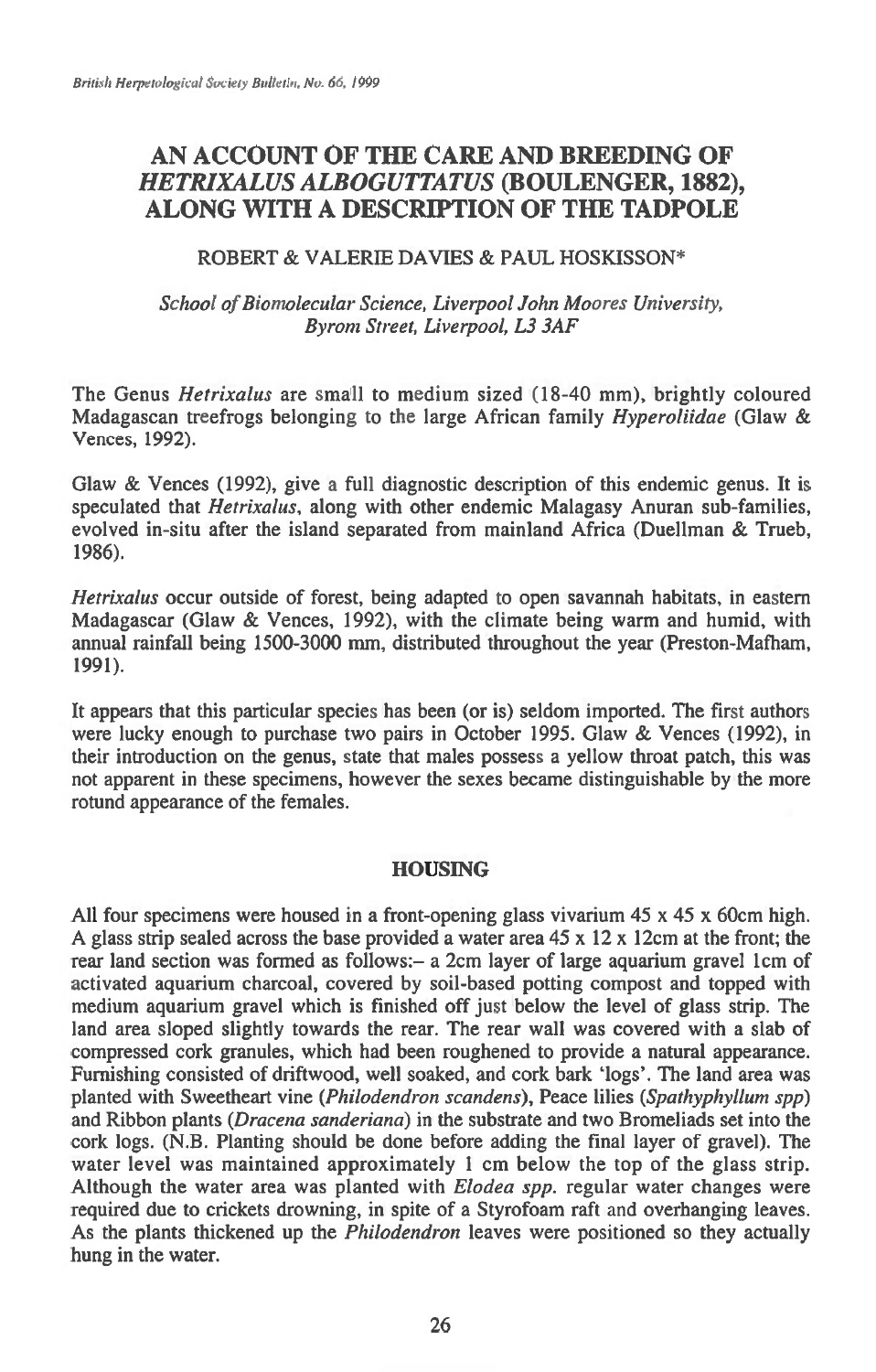The vivarium was situated in a warm room, which meant that additional heating was unnecessary. A 45cm full-spectrum tube, fixed inside the vivarium provided sufficient light for the plants — this had to be switched off in hot weather to prevent the temperature rising above the desired maximum. It is not claimed that full-spectrum light is essential for these frogs, which are strictly nocturnal but the authors use it for diurnal frogs such as *Dendrobatidae* and frogs which 'bask' in hot sunlight e.g. *Hylidae* and *Chiromantis spp.*  A daytime temperature of around 26°C, dropped to around 18°C (with slight variations) at night. A photoperiod of 13 hours was maintained.

#### **BREEDING**

Regular spraying kept the land area wet with resultant high humidity (80-85%). Around the beginning of August 1997 spraying was withheld until the 20th September 1997. The water level gradually dropped to 1.5 cm but the land area retained sufficient moisture to prevent the plants from wilting. During this period, the previous daily feeding was reduced to once every five days or less if uneaten crickets were observed. The dry spell coincided with hot weather — the light was frequently switched off, but temperatures frequently rose to 28-29°C. Regular heavy spraying and feeding resumed on 22nd September 1997, by which time the temperatures were back to normal and the water level had been restored. From 30th September sporadic calling occurred overnight, especially in the early hours of the morning. Calling increased in frequency from 6th October and the first spawn was observed on the 11th October 1997. Most of the black eggs were adhering to *Philodendron* leaves below the water level — those above the water rapidly developed fungus, and a substantial number which had sunk to the bottom of the water were greyish in appearance and did not develop.

Hatching occurred around three to five days later. Tadpoles were difficult to spot due to being only 5-6 mm in length and remaining motionless during the day unless disturbed. Finely ground tropical fish flake food was provided daily but the large numbers of tadpoles soon necessitated removal of some to plastic aquaria containing 10 cm of water. The other tadpoles eventually had to be removed due to fouling of the water area in spite of regular water changes. Metamorphosis took between 112 and 120 days; the froglets measured on average 12 mm snout to vent (SVL) and a head width of 4.5 mm (n=5). Although Styrofoam rafts were provided the froglets preferred to climb up the aquarium sides. Those which remained longer in the main vivarium tended to be stunted, probably due to inadequate nutrition — because of the fouling less food had been supplied. Any surviving young exhibited poor growth rates and did not attain full size.

The majority of the froglets thrived in a moist vivarium feeding on *Drosophila* and small crickets dusted with multivitamin/calcium supplement.

At metamorphosis the coloration of the froglets was light cream, the dorsum having a `pearly sheen', with a pale-greenish dorso-lateral stripe outlined in darker coloration running from each nostril to the posterior end. As growth progressed the line began to break up to become uneven. The body darkened slightly and large numbers of tiny black dots appeared. Gradually the adult coloration of gold spots on a black background was assumed. This was first observed on the 19th March 1998, although the orange areas, exhibited by the adults, remains pale at the time of writing (Mid-May 1998).

Periodic calling from the young frogs commenced on 15th March 1998, usually after spraying. Glaw & Vences (1992) noted that sexual maturity in wild specimens can be achieved in 4 months, for the closely related *Hetrixalus boettgeri.* However in *H. alboguttatus* this is considerably quicker, between four and six weeks in captivity for male specimens.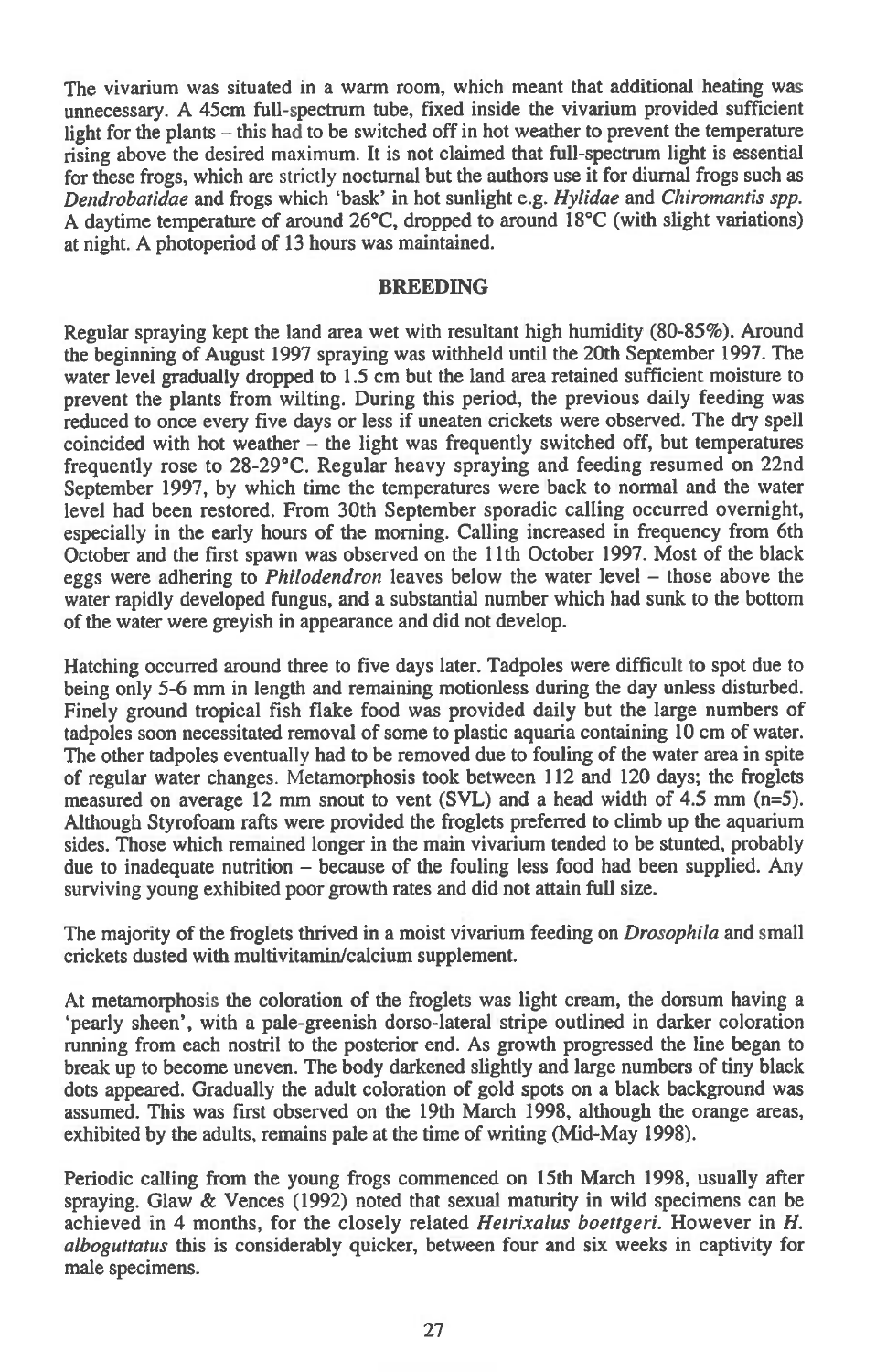| <b>CHARACTER</b>             | <b>Mean Measurement</b><br>(mm) at Stage 25 | <b>Mean Measurement</b><br>(mm) at Stage 38 |
|------------------------------|---------------------------------------------|---------------------------------------------|
|                              | $(n=4)$                                     | $(n=9)$                                     |
| <b>Total Length</b>          | 11.5                                        | 38                                          |
| <b>Body Length</b>           | 4                                           | 11.5                                        |
| <b>Internarial Distance</b>  | L                                           | 2.5                                         |
| <b>Interorbital Distance</b> | 1.5                                         | $^{4}$                                      |
| <b>Eye-nostril Distance</b>  |                                             | 1.5                                         |
| Dorsal Caudal Fin Height     | 0.5                                         | $\supseteq$                                 |
| Caudal Musculature Height    | 0.5                                         | В                                           |

**Table 1.**  Measurements in mm for tadpoles of *Heterixalis alboguttatus*, raised in an aquarium



Plate 1. *Hetrixalus alboguttatus* eggs and tadpole.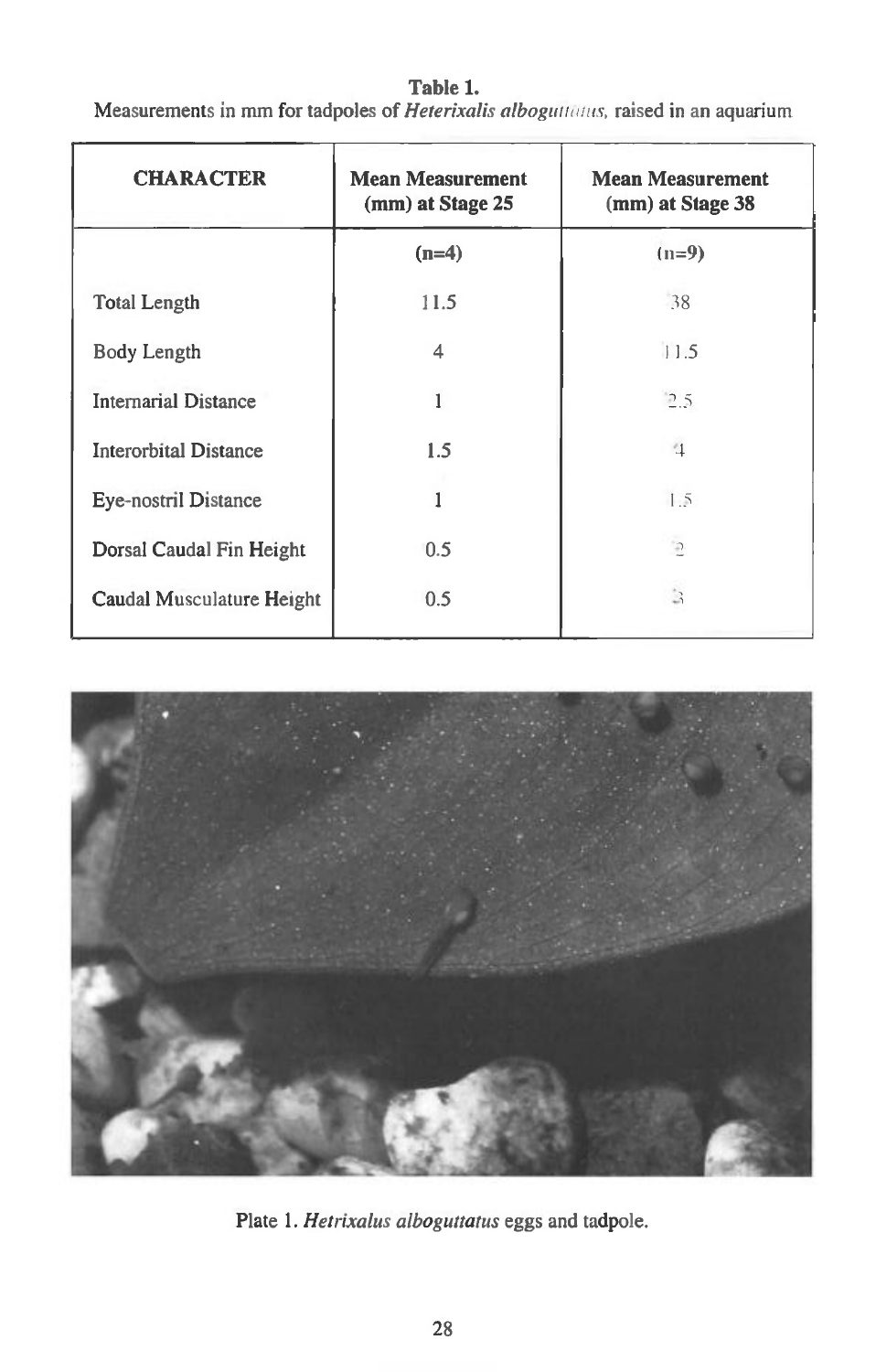

Plate 2. *Hetrixalus alboguttatus,* a newly metamorphosed froglet, note the lack of dorsal markings



Plate 3. *Hetrixalus alboguttatus*, adult coloration just beginning to show behind the eye